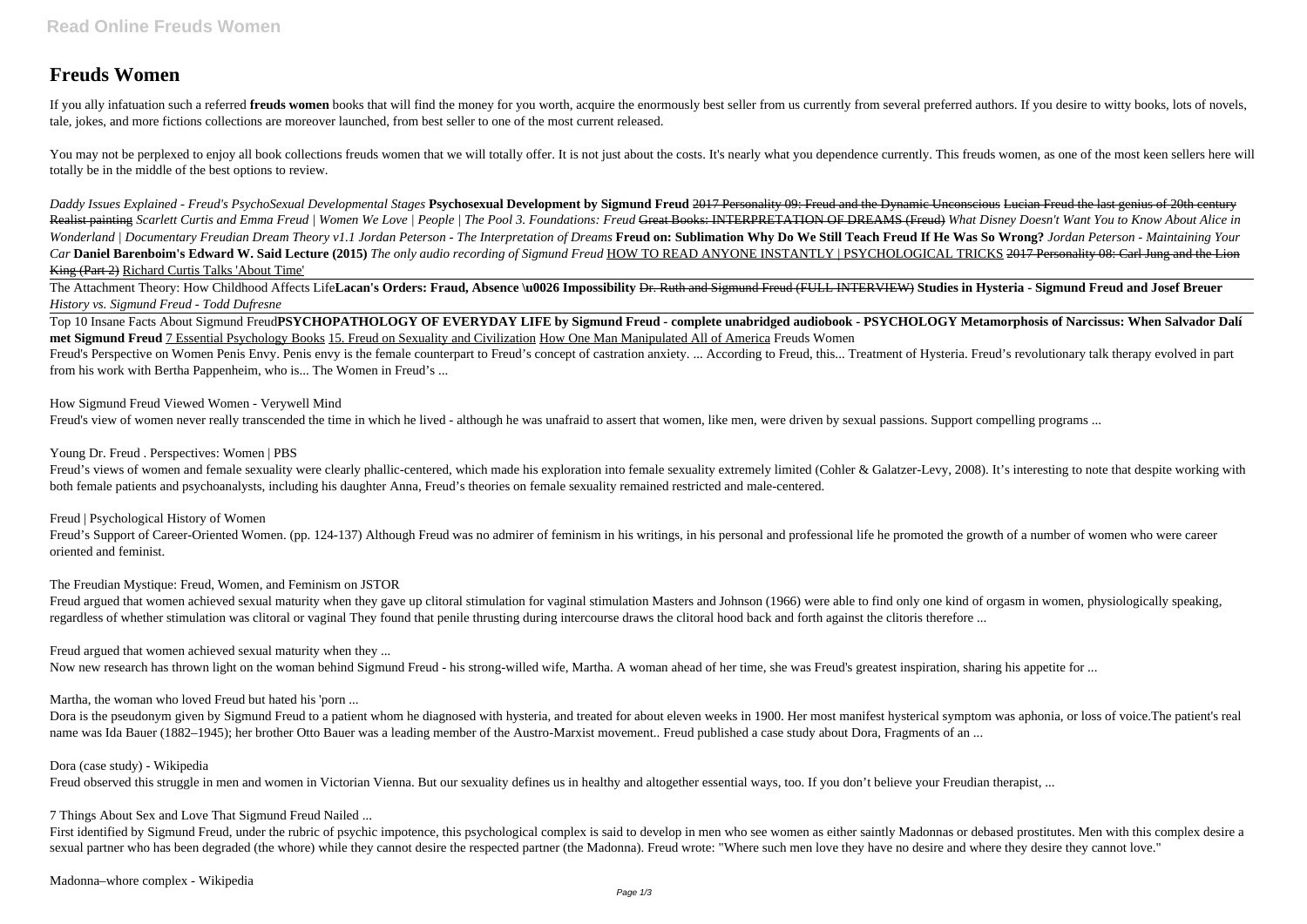## **Read Online Freuds Women**

Freud profoundly misunderstood lesbianism, but he treated "hysterical" women by talking to them. He urged patients to look inside themselves and marvel at what they found.

#### 10 Things About Sigmund Freud You'll Wish You Hadn't ...

A 35-year-old woman loses the use of her legs, suddenly becoming paralysed from the waist down. ... In fact, they would fit neatly into the pages of Sigmund Freud and Josef Breuer's Studies On ...

#### Why Freud was right about hysteria - The Conversation

In Freud's theory, the female sexual center shifts from the clitoris to the vagina during a heterosexual life event. Freud believed in a duality between how genders construct mature sexuality in terms of the opposite gende whereas feminists reject the notion that female sexuality can only be defined in relation to the male. Feminists development theorists instead believe that the clitoris, not the vagina, is the mature center of female sexua it allows a construction of mature ...

Nevertheless, Freud's reflections and hypotheses concerning hysteria, the Oedipal Complex, female sexuality and femininity, and women's role in civilization, among other ideas, have provided the volatile grounds, the sites contention, for feminist re-articulation.

Penis envy, in Freudian psychology, refers to the reaction of the female/young girl during development when she realizes that she does not possess a penis. According to Freud, this was a major development in the identity (gender and sexual) of the girl. The contemporary culture assumes that penis envy is the woman wishing they were in fact a man.

#### Penis envy - Wikipedia

Further information: Freud's seduction theory. Early in Freud's career, he believed that little girls often experienced sexual abuse, since most of his patients were women and consistently reported childhood instances of s molestation. Many of Freud's patients suffered from a common Victorian diagnosis, hysteria.

#### Psychoanalytic Feminism (Stanford Encyclopedia of Philosophy)

Freud also had controversial views on women, believing that their lives were dominated by sexual reproductive functions. He even wrote, in 1925's 'The Psychical Consequences of the Anatomic Distinction Between the Sexes' that 'women oppose change, receive passively, and add nothing of their own'.

The Oedipal complex is a term used by Sigmund Freud in his theory of psychosexual stages of development, and is the generic term for both Oedipus and Electra complexes.. The Oedipal complex occurs during the Phallic stage of development (ages 3-6) in which the source of libido (life force) is concentrated in the erogenous zones of the child's body (Freud, 1905).

No modern writer has affected our views on women as powerfully as Sigmund Freud. And none has been so virulently attacked for both his theories of femininity and for his alleged elevation of personal prejudice to universal pronouncement. FREUD'S WOMEN examines that bold collaboration with his female patients which made psychoanalysis as much their creation as the young Viennese doctor's. It explores Freud's family life, his relations with daughter Anna, his 'Antigone', and his friendships with his followers. From the writer and turn of the century 'femme fatale', Lou Andreas Salome, to the socialist feminist, Helene Deutsch, early theorist of femininity, to Marie Bonaparte, who moved from couch to royal court with amazing facility and became head of the French psychoanalytic movement, Freud's women friends and pupils were extraordinary.

#### Castration anxiety - Wikipedia

#### The Freudian Coverup - Wikipedia

In a 1933 lecture simply titled "Femininity," Freud said that women become envious of penises at a young age, when they realize boys derive more sexual pleasure from their penises than girls do ...

#### Is Penis Envy Real? | Sigmund Freud | Live Science

He considered women to be weak, vain, jealous and lacking a good sense of justice. He believed that women's problems in essence stemmed from them not having a penis.

### 7 disturbing facts about Sigmund Freud | by Suriana | Medium

### Freud and penis envy – a failure of courage? | The ...

A chronological selection of Freud's writings on women traces the evolution of his views and is accompanied by brief commentary

Describes Freud's relationships with women, including family members, colleagues, students, and patients, and looks at how these relationships affected the development of his theories

Focusing on the women in Freud's life, the authors reveal the influence of female patients, followers, and family members on the theories of the father of psychoanalysis. By the author of "Memory and Desire."

History films were a highly popular genre in the 1990s, as Hollywood looked back at significant and troubling episodes from World War II, the Cold War era, and the techno-war in the Persian Gulf. As filmmakers attempted to